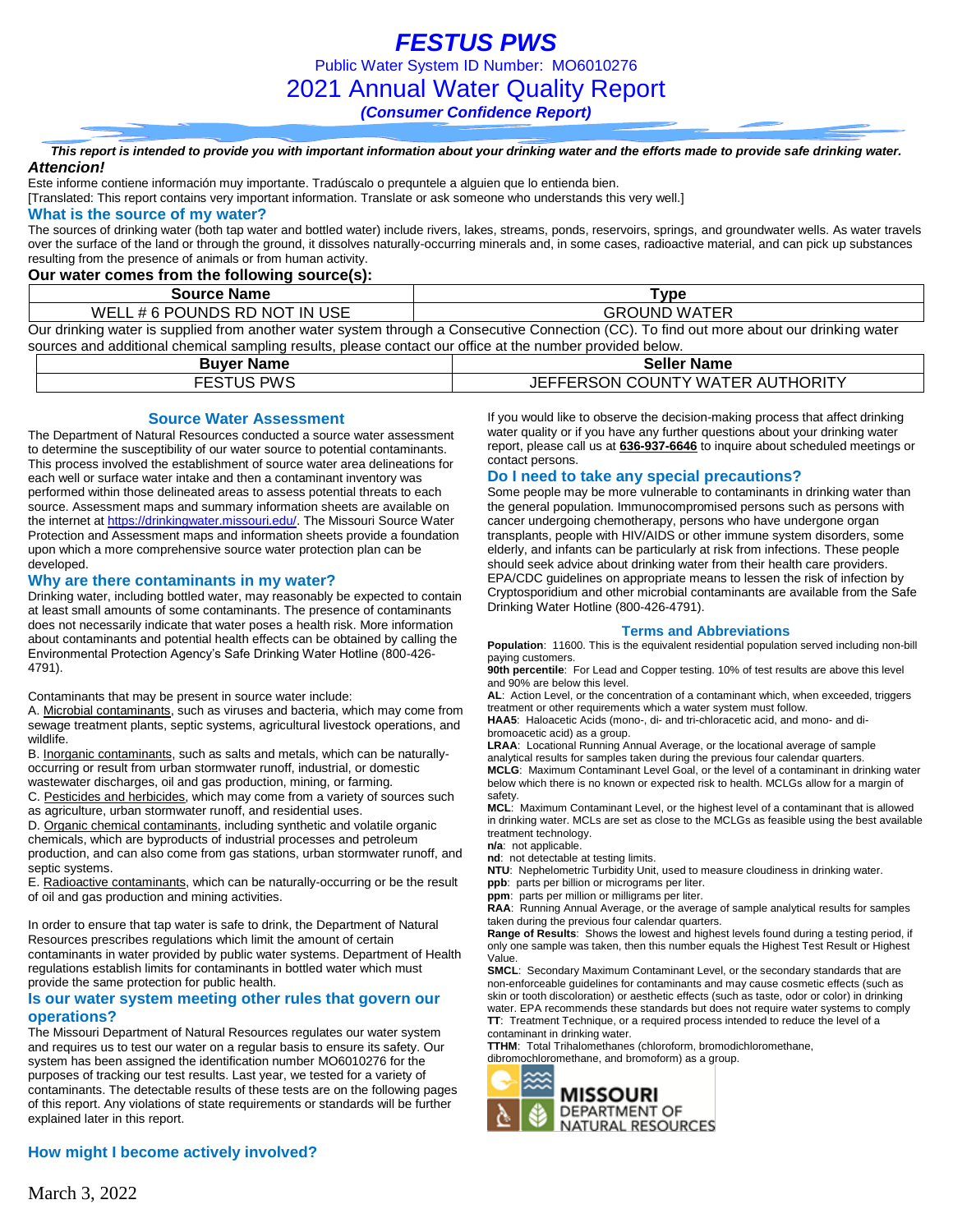### *FESTUS PWS*

Public Water System ID Number: MO6010276

2021 Annual Water Quality Report

*(Consumer Confidence Report)*

### *Contaminants Report*

FESTUS PWS will provide a printed hard copy of the CCR upon request. To request a copy of this report to be mailed, please call us at **636-937-6646***.* The CCR can also be found on the internet at www.dnr.mo.gov/ccr/MO6010276.pdf.

*The state has reduced monitoring requirements for certain contaminants to less often than once per year because the concentrations of these contaminants are not expected to vary significantly from year to year. Records with a sample year more than one year old are still considered representative. No data older than 5 years need be included. If more than one sample is collected during the monitoring period, the Range of Sampled Results will show the lowest and highest tested results. The Highest Test Result, Highest LRAA, or Highest Value must be below the maximum contaminant level (MCL) or the contaminant has exceeded the level of health based standards and a violation is issued to the water system.* 

## *Regulated Contaminants*

| <b>Disinfection</b><br><b>Byproducts</b> | <b>Sample Point</b> | <b>Monitoring</b><br><b>Period</b> | <b>Highest</b><br><b>LRAA</b> | <b>Range of Sampled</b><br><b>Result(s)</b><br>$(low - high)$ | Unit | <b>MCL</b> | <b>MCLG</b> | <b>Typical Source</b>                    |
|------------------------------------------|---------------------|------------------------------------|-------------------------------|---------------------------------------------------------------|------|------------|-------------|------------------------------------------|
| (HAA5)                                   | DBPDUAL-01          | 2021                               |                               | $10.3 - 16.7$                                                 | ppb  | 60         |             | Byproduct of drinking water disinfection |
| (HAA5)                                   | DBPDUAL-02          | 2021                               | 16                            | $0 - 15.4$                                                    | ppb  | 60         |             | Byproduct of drinking water disinfection |
| TTHM                                     | DBPDUAL-01          | 2021                               |                               | $31.7 - 54.6$                                                 | ppb  | 80         |             | Byproduct of drinking water disinfection |
| TTHM                                     | DBPDUAL-02          | 2021                               | 32                            | $0 - 39.7$                                                    | ppb  | 80         |             | Byproduct of drinking water disinfection |

| Lead and<br>Copper | <b>Date</b>      | 90th Percentile: 90%<br>of your water utility<br>levels were less than | <b>Range of Sampled</b><br><b>Results</b><br>(low – high) | <b>Unit</b> | <b>AL</b> | Sites<br><b>Over AL</b> | <b>Typical Source</b>                   |
|--------------------|------------------|------------------------------------------------------------------------|-----------------------------------------------------------|-------------|-----------|-------------------------|-----------------------------------------|
| COPPER             | 2017<br>∕ - 2019 | 0.0381                                                                 | $0.00445 - 0.0858$                                        | ppm         | ົ<br>ن. ا |                         | Corrosion of household plumbing systems |

### *Violations and Health Effects Information*

| During the 2021<br>1 calendar vear. we had the below noted violation(s) of drinking water regulations. |         |      |  |  |  |  |  |
|--------------------------------------------------------------------------------------------------------|---------|------|--|--|--|--|--|
| <b>Compliance Period</b>                                                                               | Analvte | Γvɒ€ |  |  |  |  |  |
| No Violations Occurred in the Calendar Year of 2021                                                    |         |      |  |  |  |  |  |

### **Special Lead and Copper Notice:**

If present, elevated levels of lead can cause serious health problems, especially for pregnant women and young children. Lead in drinking water is primarily from materials and components associated with service lines and home plumbing. FESTUS PWS is responsible for providing high quality drinking water, but cannot control the variety of materials used in plumbing components. When your water has been sitting for several hours, you can minimize the potential for lead exposure by flushing your tap for 30 seconds to 2 minutes before using water for drinking or cooking. If you are concerned about lead in your water, you may wish to have your water tested. Information on lead in drinking water, testing methods, and steps you can take to minimize exposure is available from the Safe Drinking Water Hotline (800-426-4791) or at [http://water.epa.gov/drink/info/lead/index.cfm.](http://water.epa.gov/drink/info/lead/index.cfm)

All contaminant sample results from past and present compliance monitoring are available online at the Missouri DNR Drinking Water Watch website at [www.dnr.mo.gov/DWW/.](http://www.dnr.mo.gov/DWW/) To see the Lead and Copper results, enter your water system's name in the box titled Water System Name, then select Find Water Systems at the bottom of the page. On the next screen, click on the Water System Number. At the top of the next page, under the Help column, click on Other Chemical Results by Analyte. Scroll down to Lead and click the blue Analyte Code (1030). A Sample Collection Date range may need to be entered. The Lead and Copper locations will be displayed under the heading Sample Comments. Scroll to find your location and click on the Sample No. for results. If you assisted the water system in taking a Lead and Copper sample but cannot find your location on the list, please contact FESTUS PWS for your results.

### *Reseller Contaminants*

| <b>Regulated</b><br><b>Contaminants</b> | <b>Collection</b><br><b>Date</b> | <b>Water System</b>                        | <b>Highest</b><br><b>Sample</b><br><b>Result</b> | Range of<br><b>Sampled</b><br><b>Result(s)</b><br>$(low - high)$ | <b>Unit</b> | <b>MCL</b> | <b>MCLG</b> | <b>Typical Source</b>                                                                                |  |  |  |  |
|-----------------------------------------|----------------------------------|--------------------------------------------|--------------------------------------------------|------------------------------------------------------------------|-------------|------------|-------------|------------------------------------------------------------------------------------------------------|--|--|--|--|
| <b>ATRAZINE</b>                         | 5/27/2021                        | JEFFERSON COUNTY<br><b>WATER AUTHORITY</b> | 0.61                                             | $0 - 0.61$                                                       | ppb         | 3          | 3           | Runoff from herbicide used on<br>row crops                                                           |  |  |  |  |
| <b>BARIUM</b>                           | 8/20/2021                        | JEFFERSON COUNTY<br><b>WATER AUTHORITY</b> | 0.0271                                           | 0.0271                                                           | ppm         | 2          | 2           | Discharge of drilling wastes;<br>Discharge from metal refineries;<br>Erosion of natural deposits     |  |  |  |  |
| <b>FLUORIDE</b>                         | 8/20/2021                        | JEFFERSON COUNTY<br><b>WATER AUTHORITY</b> | 0.66                                             | 0.66                                                             | ppm         | 4          | 4           | Natural deposits; Water additive<br>which promotes strong teeth                                      |  |  |  |  |
| NITRATE-NITRITE                         | 8/20/2021                        | JEFFERSON COUNTY<br><b>WATER AUTHORITY</b> | 0.17                                             | 0.17                                                             | ppm         | 10         | 10          | Runoff from fertilizer use:<br>Leaching from septic tanks,<br>sewage; Erosion of natural<br>deposits |  |  |  |  |